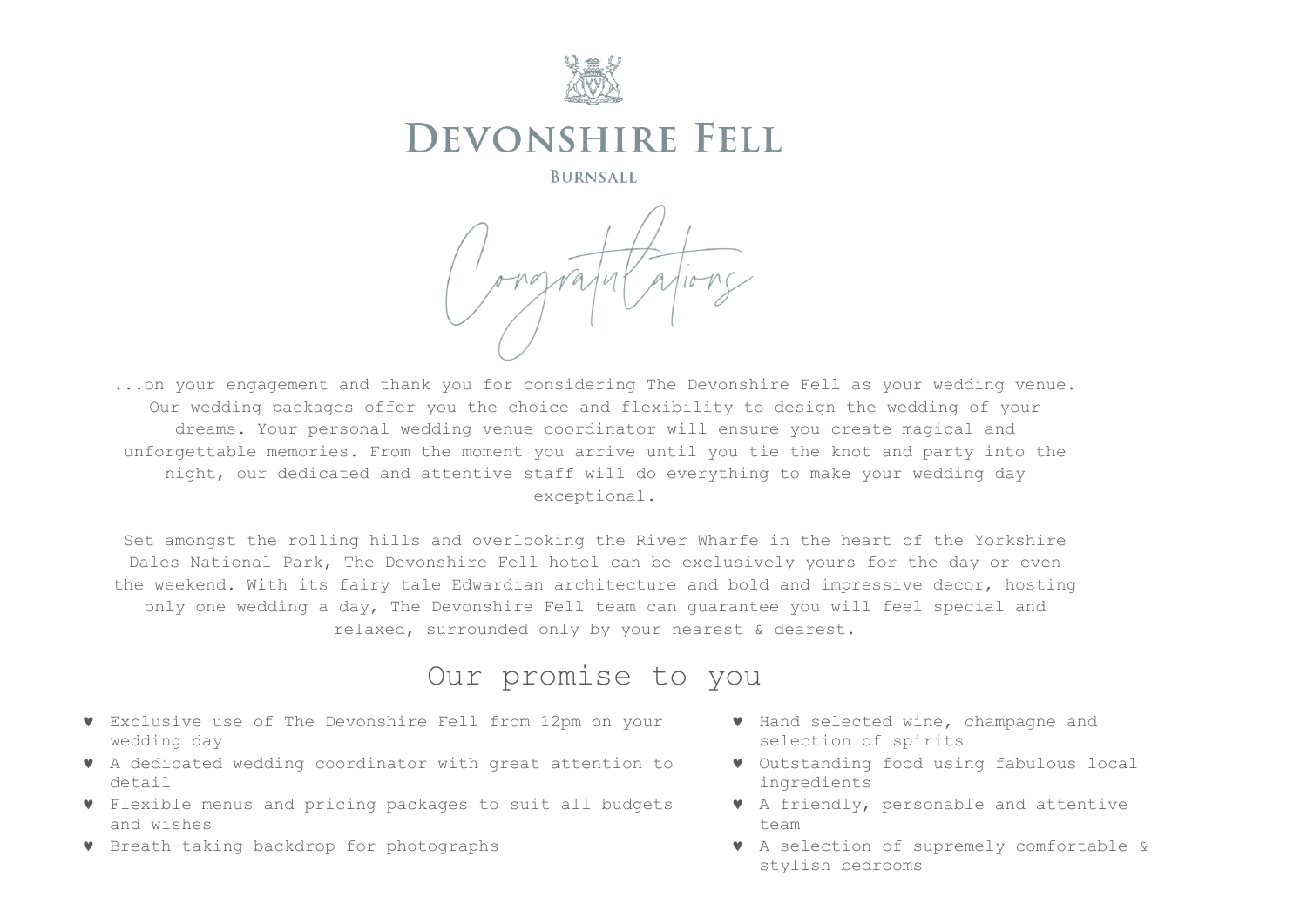Duke

Available Sunday to Thursday for an intimate gathering of close family and friends.

Based on a minimum of 30 guests, the package includes...

- Exclusive use of the hotel & garden
- Room hire for your ceremony should you wish to get married at The Fell
- Chair sashes in a colour to match your bridal colours
- Choice of aisle carpet & bay trees or post box & bay trees to decorate
- Floral arrangements for your tables per table of 10 guests
- Reception drink of Prosecco, Peroni or Pimm's per person
- Use of the hotel cake stand, knife and easel
- A set three-course wedding breakfast
- Tea, coffee & chocolates to follow your meal
- Half a bottle of house wine per person
- Toast drink of prosecco per person for speeches
- Overnight stay in our Bridal Suite
- Evening hot baguettes
- Complimentary access to The Devonshire Spa for all residents
- A Bolton Abbey estate parking pass for all residents
- Wedding taster for two with a glass of house wine each

### **APRIL 2021 TO MARCH 2022 @ £5,200**

Additional adults are £96pp | Evening guests from £15.50pp | Children are £38pp

### **APRIL 2022 TO MARCH 2023 @ £5,460**

Additional adults are £99pp | Evening guests from £16pp | Children are £40pp

### **APRIL 2023 TO MARCH 2024 @ £6,010**

Additional adults are £109pp | Evening guests from £16.50pp | Children are £44pp

A discretionary 5% service charge will be added to Accommodation & Full Wedding account.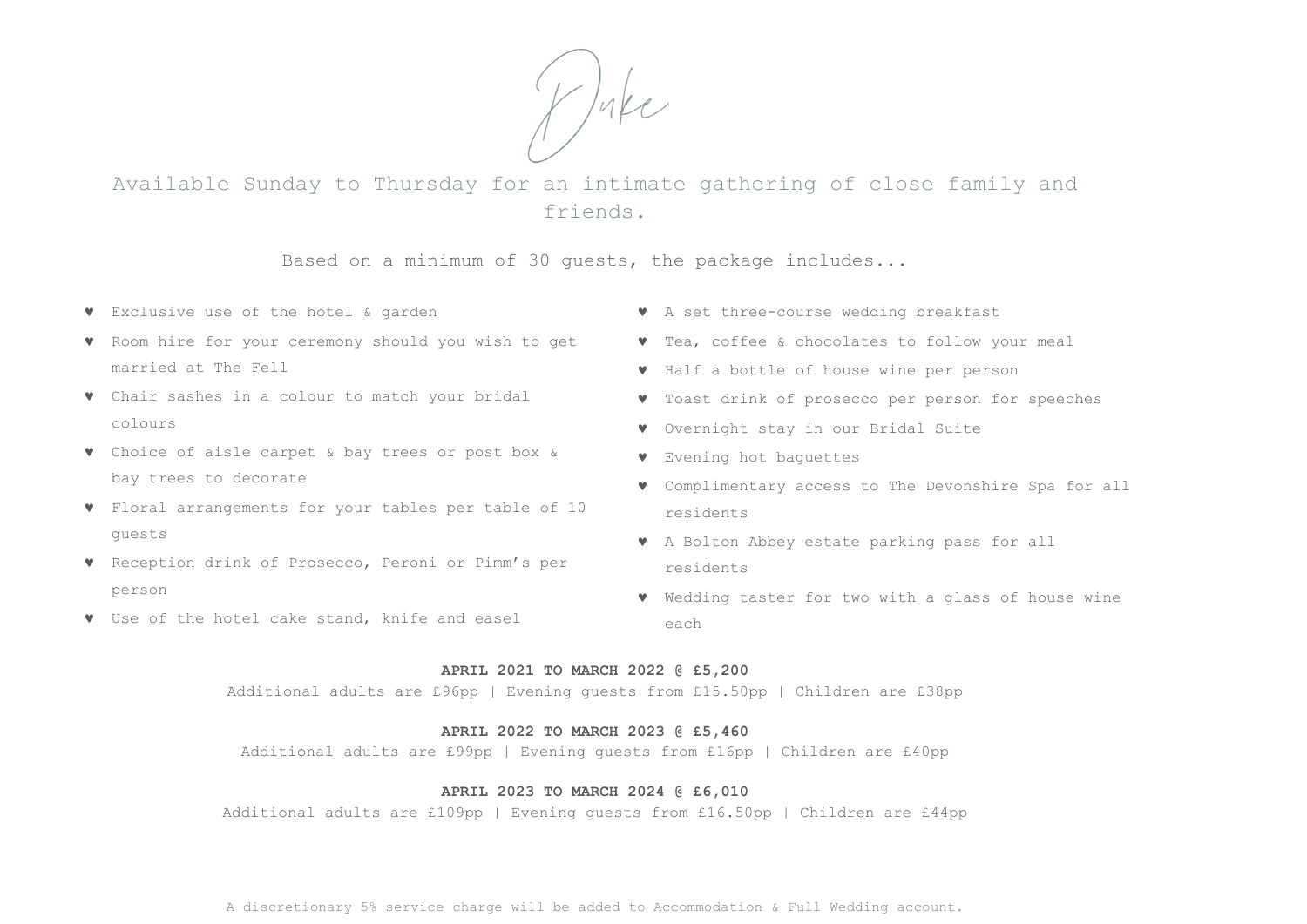Y Judress

The Duchess package is available any day of the week, with everything you need to celebrate your big day.

Based on a minimum of 70 guests, the package includes...

- Exclusive use of the hotel & garden
- Room hire for your ceremony should you wish to get married at The Fell
- Chair sashes in a colour to match your bridal colours
- Choice of aisle carpet & bay trees or post box & bay trees to decorate
- Floral arrangements for your tables per table of 10 guests
- Prosecco, Peroni or Pimm's reception drink per person
- Use of the hotel cake stand, knife and easel
- A set three-course wedding breakfast
- Tea, coffee & chocolates to follow your meal
- Half a bottle of our finest house wine per person
- Toast drink of prosecco per person for speeches
- Overnight stay in our Bridal Suite
- Evening hot baguettes
- Complimentary access to The Devonshire Spa
- A Bolton Abbey estate parking pass for all residents during your stay
- Wedding taster for two with a glass of house wine each

### **APRIL 2021 TO MARCH 2022 @ £10,985**

Additional adults are £118pp | Evening guests from £15.50pp | Children are £38pp

### **APRIL 2022 TO MARCH 2023 @ £11,535**

Additional adults are £124pp | Evening guests from £16pp | Children are £40pp

### **APRIL 2023 TO MARCH 2024 @ £12,690**

Additional adults are £137pp | Evening guests from £16.50pp | Children are £44pp

A discretionary 5% service charge will be added to Accommodation & Full Wedding Account.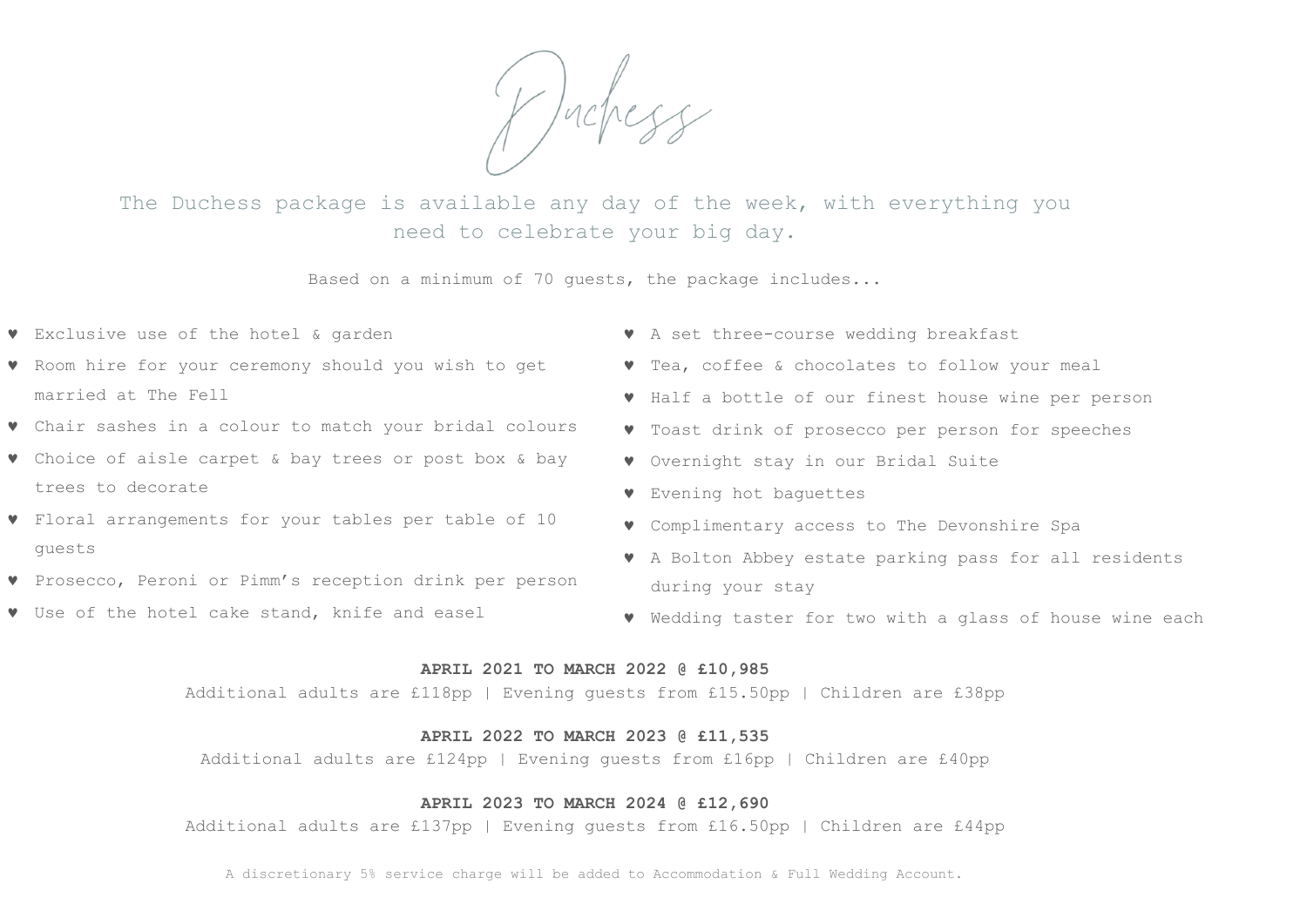he Y Jevonshire

The hotel and all 16 bedrooms, exclusively yours for an additional day to extend your celebrations that little bit longer.

Arrive the day before and relax in our luxuriously styled and comfortable hotel, surrounded by the tranquil and immense beauty of the Yorkshire Dales National Park. Whether you want to gather the girls and take advantage of the free access to the Devonshire Spa just a short 10 minutes' drive from Burnsall or take a stroll around the grounds of Bolton Abbey, there is a lot to enjoy.

The Devonshire package can accommodate a maximum of 32 adults and 8 children to stay the night before your wedding. With our nearby Devonshire Arms Cottages on the Bolton Abbey Estate, an additional 12 guests can be accommodated in the stunning, self-catered accommodation for a minimum of 3 nights.

Spend time with your closest family and friends and enjoy a two-course meal, buffet or BBQ - the choice is yours! Whilst the adults wine and dine, the children can roam freely around the hotel without you needing to worry. After dinner, the evening is yours whether that's filled with dancing, walking, relaxing or playing games. The Devonshire Fell is here to help you host.

After a good night's sleep, your guests wake to the smell of freshly ground coffee or a pot of our favourite, Yorkshire Tea. A splendid & true Yorkshire Fell breakfast awaits with cereals, fruit salad, yoghurts, toast & croissants and of course the quintessential full English breakfast! Revived and excited...your big day is here!

### **Available on selected dates throughout the year, available until March 2023. Prices below include exclusive use on day one from 4pm with 16 bedrooms, dinner & breakfast for up to 32 guests.**

Sunday to Friday rate from £4,950 Saturday rate from £6,050

A breakdown can be provided for day one if you would like to charge anything back to guests. An additional 38 guests can join for dinner. Your wedding day package is then added on top of this rate and bedrooms for the wedding night.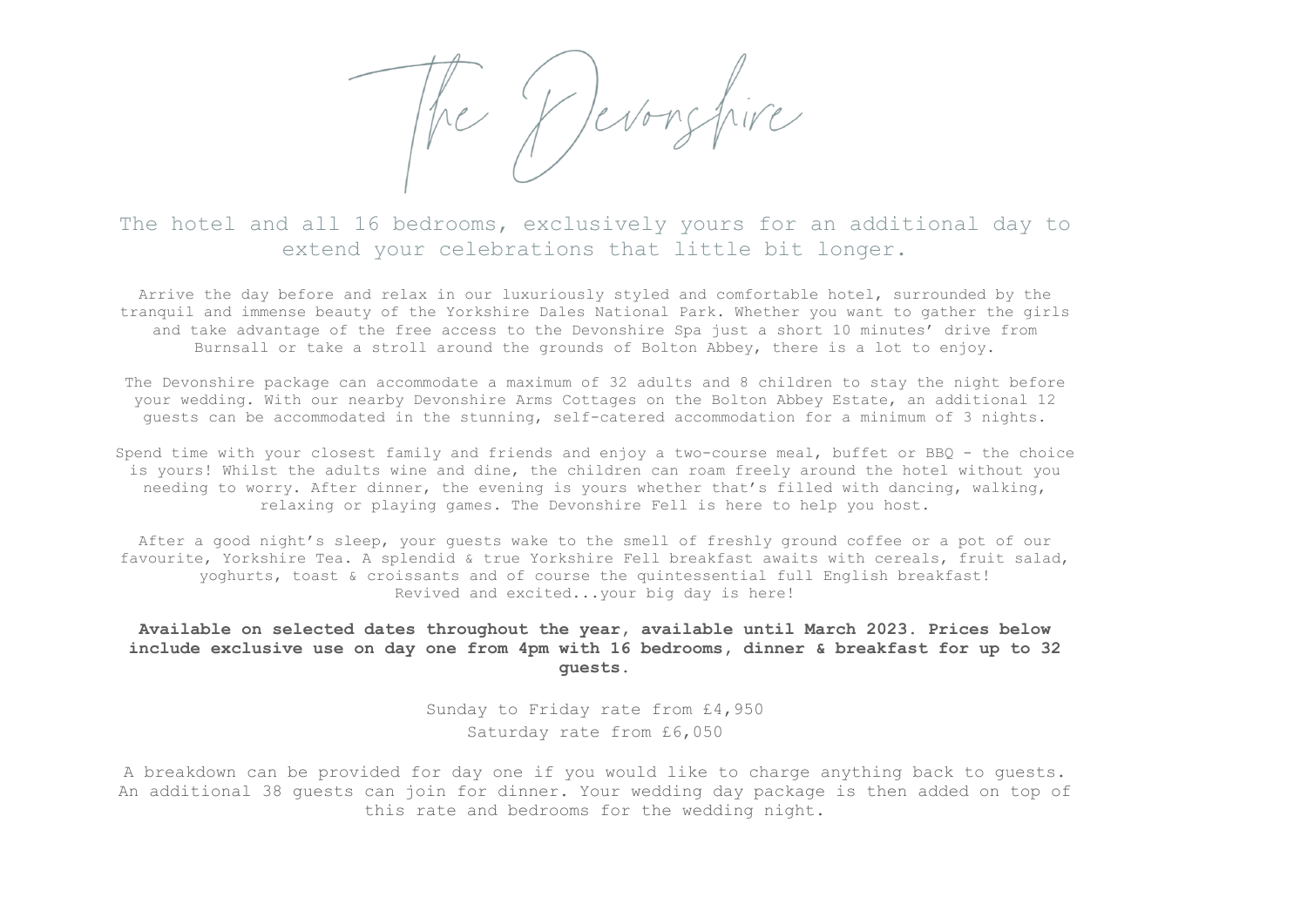## Wedding Breakfast

Our menus are carefully prepared by our fantastic two AA Rosette kitchen team. We can cater for any dietary requirements that your guests may have, please note these on your table plan.

Individual wedding tasters can be arranged directly with the hotel on any Sunday, subject to availability. This gives you the opportunity to savour some of our fantastically tasty dishes whilst sampling our hand selected wine.

## Canapés

### **Cold**

Feta, watermelon & garden mint Smoked salmon & citrus crème fraiche Pressed ham hock, grain mustard, piccalilli Spiced gazpacho dressed crab & cucumber Chicken liver parfait, red onion marmalade

### **Hot**

Yorkshire blue cheese bon bon Mini cottage pie Crab bisque & pernod cream Pork & black pudding sausage roll Smoked haddock fishcake & tartar sauce Confit duck fritter

**Selection of 3 canapés - £7.50 per person Selection of 4 canapés - £9.50 per person Selection of 5 canapés - £11.50 per person**

## **Mini Afternoon Tea**

A selection of finger sandwiches Variety of delicate patisseries Freshly baked open scone with cream and fresh strawberries

### **£10 per person**

*[Any left overs can be saved for the evening!]*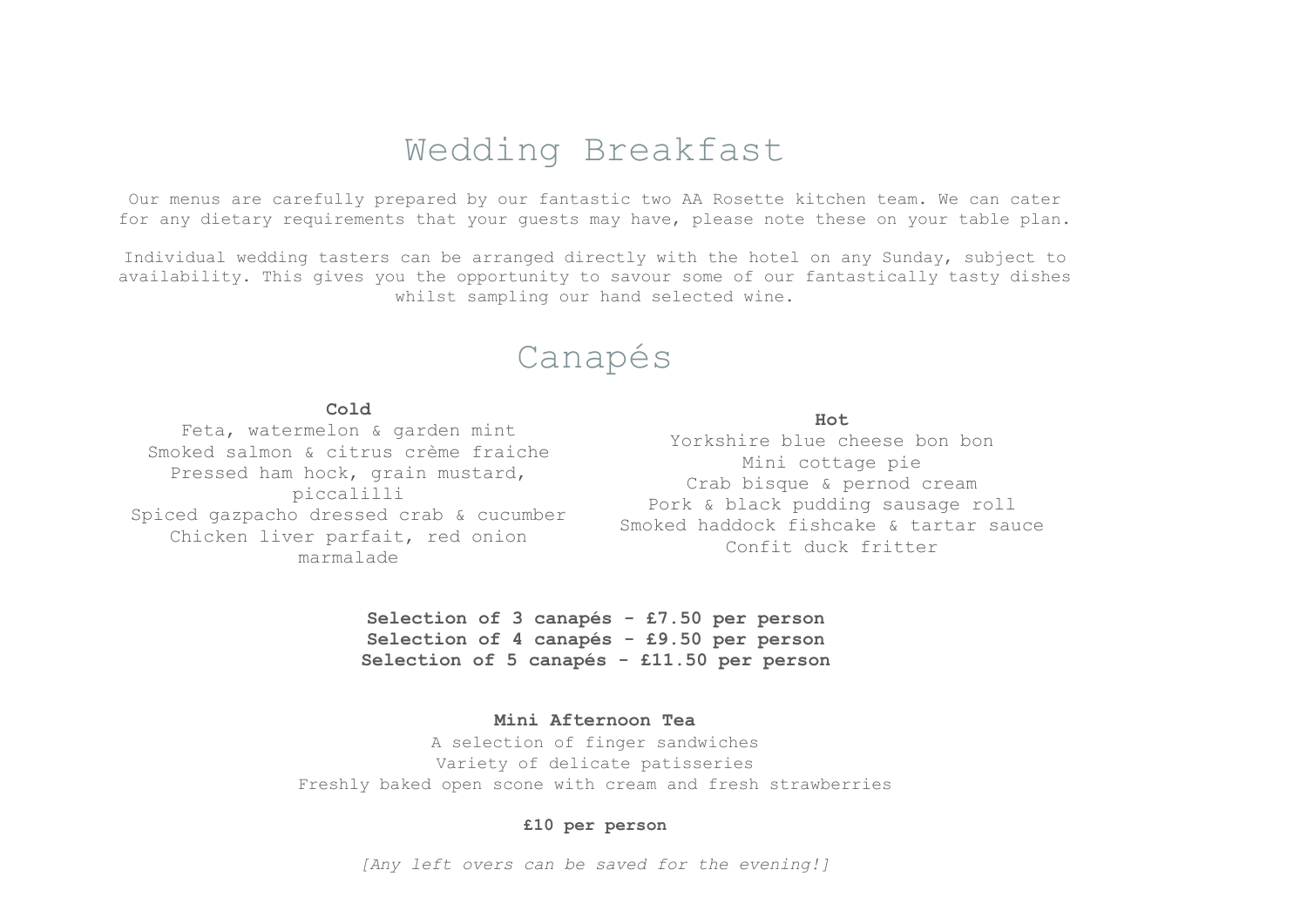## Wedding Breakfast

Our Head Chef has designed the following menus from which you are invited to select one starter, one main course & one dessert on behalf of all your party. Should you prefer to offer a choice menu with two starters, two mains and two desserts a £5 per person supplement would apply.

### **STARTERS**

### **MATNS**

**Beetroot & Orange Cured Gravlax** Pickled Fennel & Lemon Crème Fraiche

**Goats Cheese & Red Onion Marmalade Tart** Soubise Sauce & Roast Balsamic Tomatoes

**Beer Braised Oxtail** Yorkshire Pudding, Diced Roots

**Guinea Fowl Ballotine** Tarragon, Sweetcorn Puree

**Confit Duck & Moncilla Black Pudding Terrine** Crispy Ham & Apple Salad

**Smoked Haddock & Tomato Tart** Poached Egg & Béarnaise Sauce

**Feta & Watermelon Salad** Avocado & Rocket

**Soup Of Your Choice**

**Roast Sirloin** Yorkshire Pudding & Traditional Accompaniments

**Slow Cooked Belly Pork** Black Pudding, Roast Apple, Bubble & Squeak

**Lamb Rump** Champ Potato, Savoy Cabbage & Mint Gravy

**Baked Salmon** Lemon Crush Potatoes, Spinach & Hollandaise

**Grilled Seabass** Herb Mash, Crab Bisque & Roast Fennel

**Pan Fried Duck Breast** Creamed Savoy, Potato Rosti & Smoked Bacon

**Roast Chicken Breast** Dauphinoise Potatoes, Glazed Honey & Thyme Carrots

**Braised Ox Cheek** Creamed Potatoes, Silverskin Onions

### **DESSERTS**

**Lemon Curd Tart** Raspberry Sorbet

**Triple Chocolate Brownie** Chocolate Sauce & Vanilla Ice Cream

**Sticky Toffee Pudding,**  Caramel Sauce, Honeycomb Ice Cream

**Raspberry Delice** Lemon Sorbet, Fresh Raspberries & Chantilly Cream

**Dark Chocolate Mousse** White Chocolate Sorbet & Candied Hazelnuts

**Vanilla Pear Tarte Tartin** Chocolate Sauce & Clotted Cream

**Lemon Posset** Berry Compote & Shortbread

**Additional Cheese Course £45 per table of 10** Selection of Yorkshire Cheese, Biscuits, Celery, Grapes & Apple Orchard Chutney

*This is also available for an addition with evening food*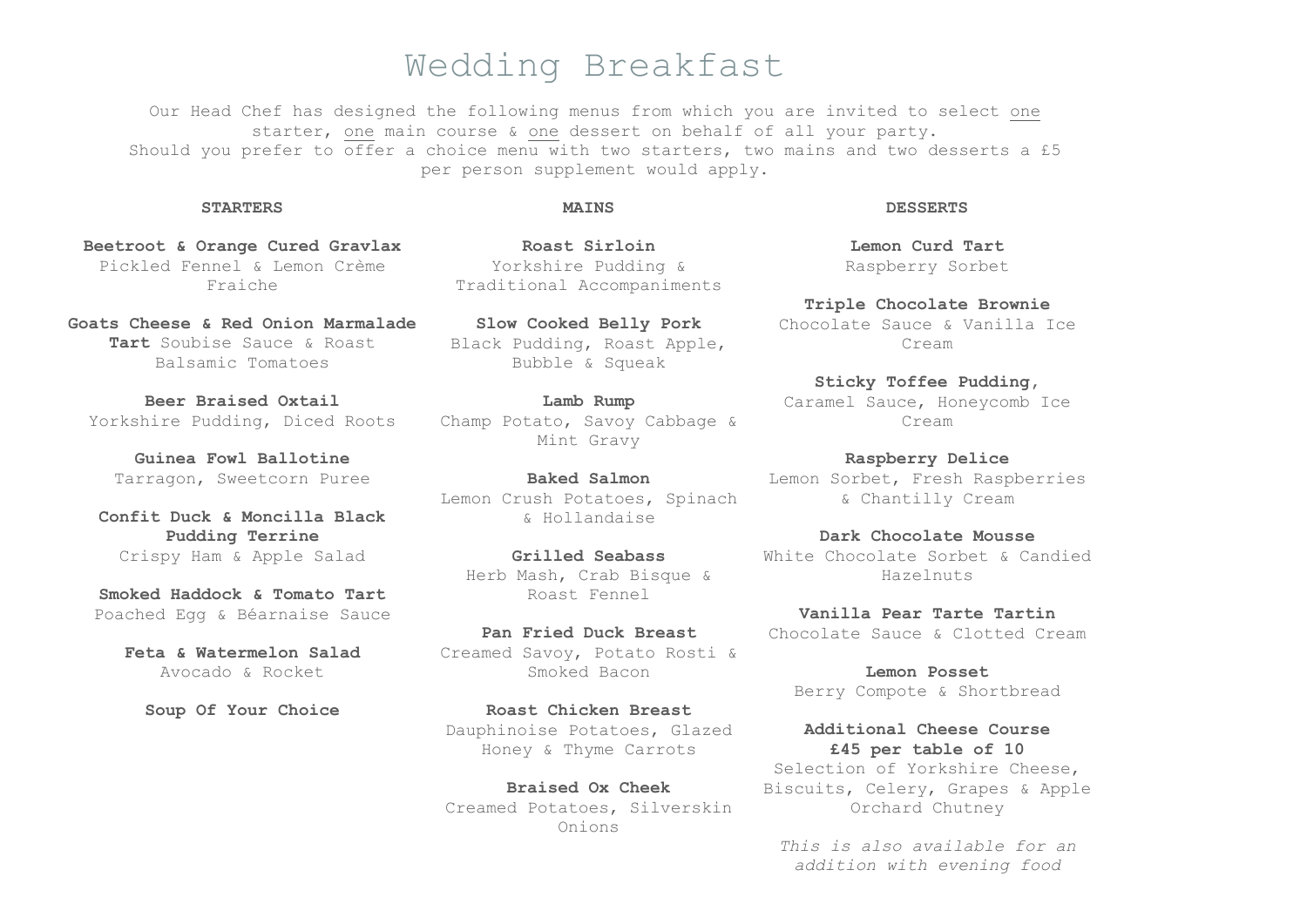## Children's Menu

Children are classed as 12 years and under and can either have a set menu from the below or half a portion from the adult's choice. Included in the children's price is a soft reception drink and cordial during the meal.

| <b>STARTERS</b>         | <b>MAINS</b>                                                     | <b>DESSERT</b>    |
|-------------------------|------------------------------------------------------------------|-------------------|
| Sliced Melon            | Fish, Chips & Peas                                               | Trio of Ice Cream |
| Homemade Cheesy Garlic  | Tomato & Cheese Pasta                                            | Fresh Fruit Salad |
| Bread                   | Meat or Vegetarian Sausage, Mash & Chocolate Brownie & Ice Cream |                   |
| Fresh Tomato Bruschetta | Peas                                                             | ½ Adults Portion  |
| % Adults Portion        | % Adults Portion                                                 |                   |

# Evening Food

Below are a selection of options available for your evening supper that you can select from, including some upgrade menus. Please consider dietary requirements when selecting your option.

| <b>HOT SANDWICHES</b>  | PLOUGHMAN'S BUFFET              | FELL BBO                                | WOOD FIRED PIZZAS                               | <b>HOG ROAST</b>                            |
|------------------------|---------------------------------|-----------------------------------------|-------------------------------------------------|---------------------------------------------|
| Maximum of 2 choices:  | Honey Roast Ham<br>Selection of | Homemade Beef Burgers<br>Braised Onions | Thin Neapolitan style<br>12" pizza freshly made | Perfectly crackled<br>Yorkshire reared hog, |
| Chip Buns              | Cheeses                         | Local Yorkshire                         | on site from a converted                        | home-grown apple                            |
| Bacon Baquettes        | Pickles and                     | Sausages                                | Land Rover. Pick 4                              | sauce, homemade sage                        |
| Sausage Baquettes      | Chutneys                        | Vegetable Kebabs                        | different pizzas &                              | and onion stuffing,                         |
| Roasted Veg & Halloumi | Lishman's Pork Pie              | Spare Ribs in BBQ sauce                 | quests can grab as many                         | artisan bread &                             |
| Wraps                  | Mixed Leaf &                    | Chicken Skewers                         | 14 slices as they like                          | disposable plates and                       |
| BBQ Pulled Pork        | Tomato Salad                    | Assorted Salads                         | throughout the 4 hour of                        | napkins. Minimum 60                         |
| Baquettes              | Crusty Bread                    | Bread Rolls                             | service. Minimum 80                             | quests.                                     |
| Basil Pesto & Roasted  |                                 | Only available May to                   | quests.                                         |                                             |
| Veg Wraps              | <i>Upgrade from £2</i>          | September.                              |                                                 | Upgrade from £4 per                         |
| Steak & Melted Onion   | per person*                     |                                         | Upgrade from £6 per                             | person*                                     |
| Baquettes              |                                 | Upgrade from £12 per<br>person*         | person*                                         |                                             |
| Add chips or salad @   |                                 |                                         |                                                 |                                             |
| £2 per person          |                                 | *Based on Duke or Duchess<br>Package.   |                                                 |                                             |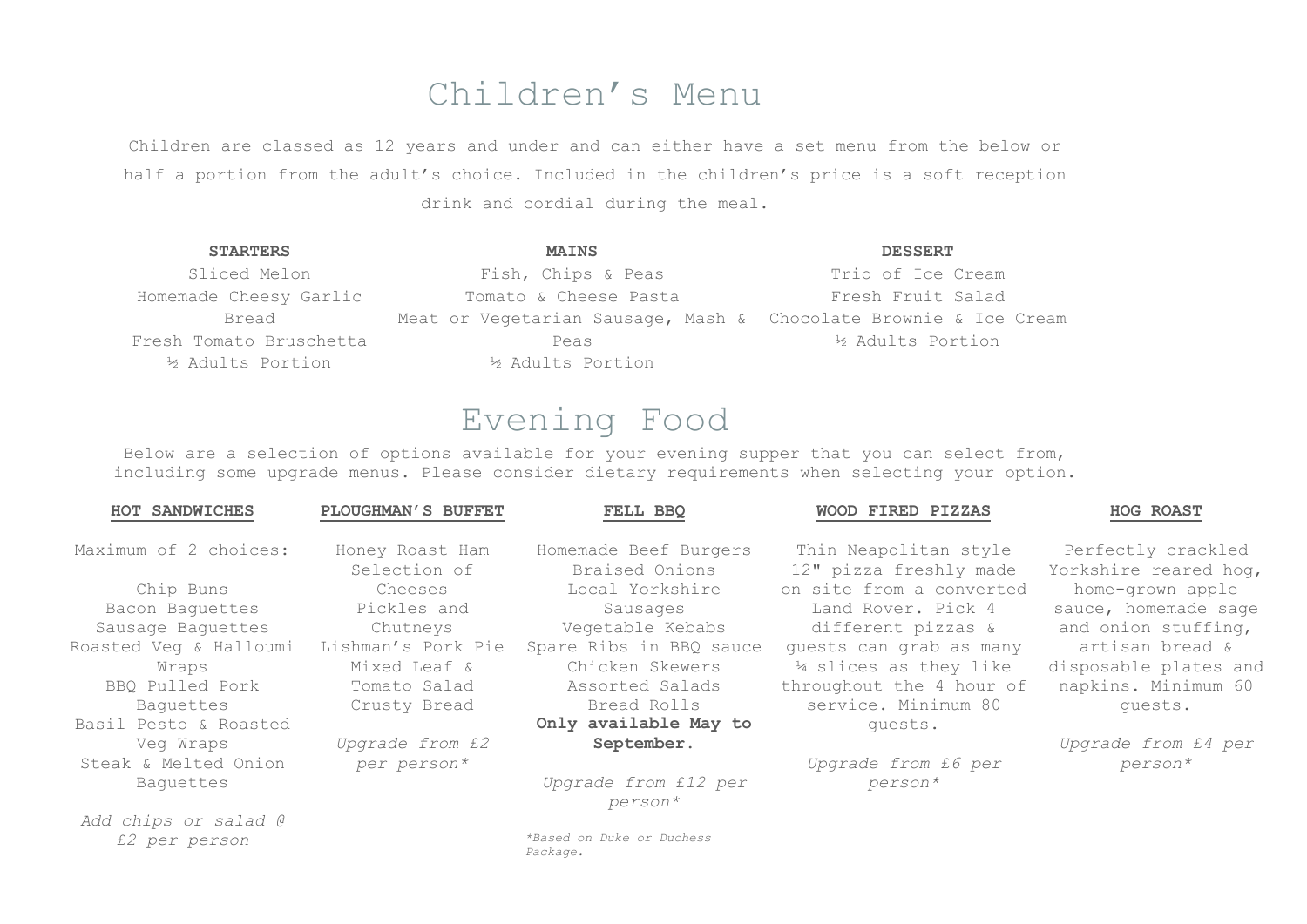## Extend the party Wedding

Carry on your celebrations into the evening and get the party started with a few surprises along the way! Please see some ideas below to make your special day that little more personal & entertaining.

### **A BIT O'FUN**

### **AN EVENING TIPPLE**

Jukebox Casino Tables Photo Booth Fireworks Magician

### **SOMETHING SWEET**

Dessert Table Popcorn Cart Ice Cream Van Donut Wall

### **FILL THE DANCEFLOOR**

Ziggys Entertainment Group [ziggyssilentdiscos@gmail.com](mailto:ziggyssilentdiscos@gmail.com) 07811 182233

> Hi-Life Entertainment [mark@thehi-life.co.uk](mailto:mark@thehi-life.co.uk) 07828 688144

DJ Ed Marshall [ed.marshall@hotmail.co.uk](mailto:ed.marshall@hotmail.co.uk) 07714 335095 **Please see our recommended list for further supplier recommendations.**

**His & Hers Cocktails** Maximum of 2 choices from selected list. Cocktails are made in bulk and self-serve, from £10.00pp

## **Spruce Your Prosecco Station**

Choice of fruit & garnish, from £8.95pp

### **Gin & Tonic Station** Choice of tonic &

garnish, from £8.95pp

## **Seasonal Specialities**

**Mulled Wine or Cider** Available November & December, from £5.00pp

# Coordinator Top Tip:

We love to ensure our couples enjoy some time just the two of them at some point throughout their wedding.

In the garden we have a summerhouse suitable for you to enjoy your dessert & a drink, whilst your guests enjoy theirs inside.

Just you two and 15 minutes of enjoying the moment together!

There's no additional cost unless you wish to add a cocktail of choice from £8.95pp or glass of Laurent-Perrier to toast to each other.

It also allows for a perfect photo opportunity with your photographer who can capture those extra special moments.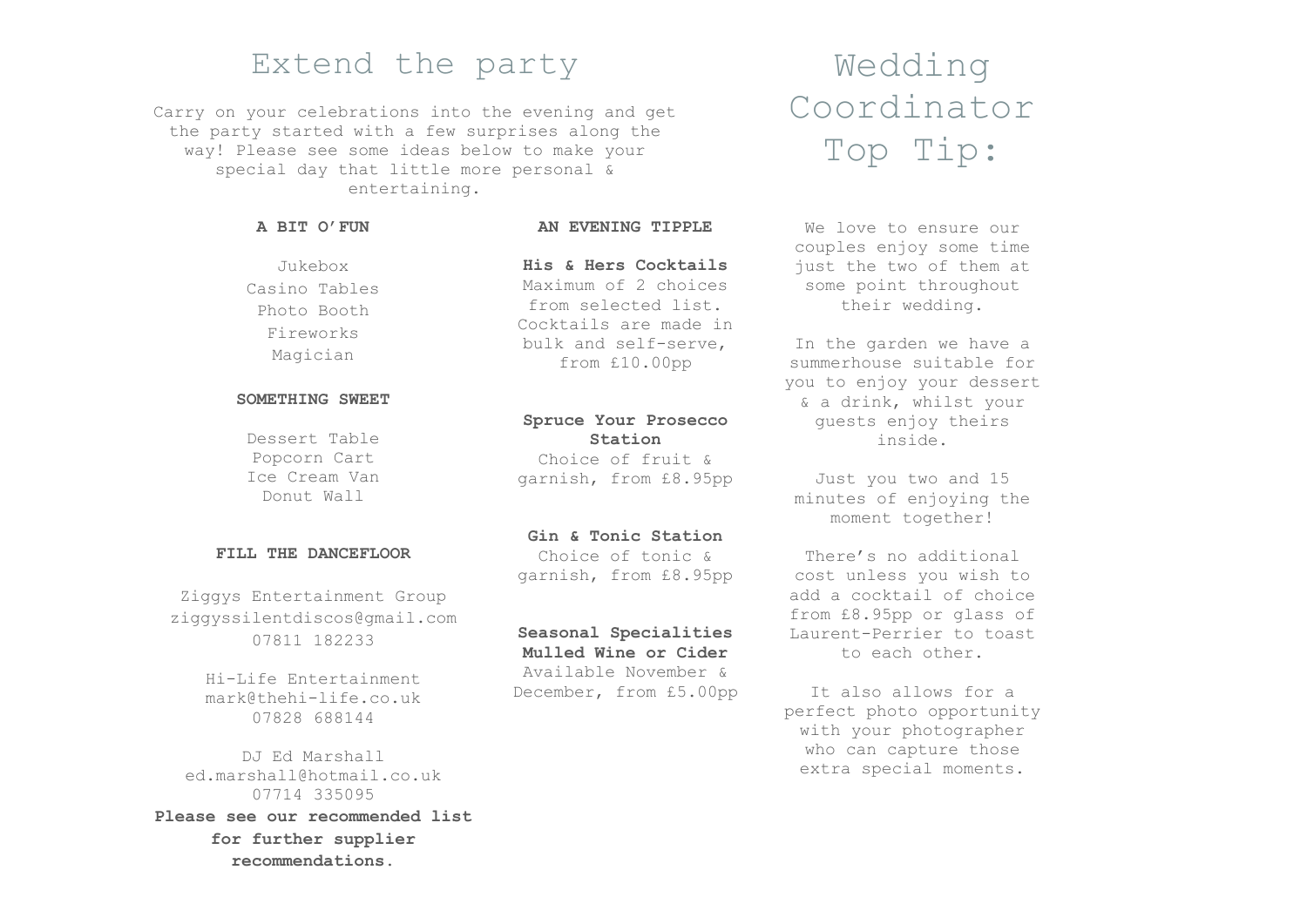## Your Questions Answered The Next Steps

### **How many guests can we invite?**

Between 30 and 70 guests can be seated for a formal wedding breakfast in the Dalzell Room, whilst the conservatory can seat a further 20 guests should you wish to invite more. In the evening, we can cater for up to a 100 guests.

### **How about smaller Weddings?**

We can hold ceremonies in all three of our ground floor rooms. For smaller, more intimate weddings we have the Conservatory, seating between 2 and 20 for the ceremony and wedding breakfast. Prices for hiring these smaller rooms are available on request as well as individual bedroom bookings.

### **Can we hold a Civil Ceremony at The Fell?**

The Dalzell Room, Conservatory and Bistro are all licensed to hold ceremonies at no additional cost. These ground floor rooms have been approved by the Local Authority to hold Civil Marriage Ceremonies and Partnership Unions.

### **What about the Bedrooms?**

We will reserve all 16 bedrooms on the evening of your wedding exclusively for your party. Any rooms that remain unsold will be charged back to your account.

All bedrooms have been personally styled by the Duchess of Devonshire. There are two large suites, both with a super king bed, a living room with sofa bed and two bathrooms, giving ample space for the bridal party and their entourage.

The hotel will be all yours from 12 noon until 11 am the next day. Check-in for bedrooms is normally 4pm, however special arrangements for up to 3 early check-ins are available for your party.

### **Can I decorate The Devonshire Fell?**

It's your day - you can have it your way, simply discuss your ideas and plans with your coordinator, and if it's possible it's no problem. We kindly ask that if you wish to hang paper lanterns on the ceiling, a stylist is booked to arrange these.

### **EMAIL CONFIRMATION** A confirmation letter and

information pack will be emailed out to you

### **W ROOK YOUR CEREMONY**

If you haven't done so already, please contact your chosen church or local registrar (Skipton) to arrange your ceremony  $time$ 

### **RESEARCH**

Start noting any ideas you have in terms of decorations, food, drinks & special touches

### **WE ARE ALWAYS HERE**

Call us if you need help with anything

### **FINAL PREP**

Weeks prior to the big day, a final details meeting needs to take place where final numbers, menu choices and any bedrooms required are confirmed

*Please note the venue can hold a maximum of 90 guests during the day and 100 evening guests. Children are classed as 12 years & under - babies not eating are not required in your final numbers. All prices shown are inclusive of VAT the current prevailing rate. All packages include the wedding couple in the adult guest numbers.*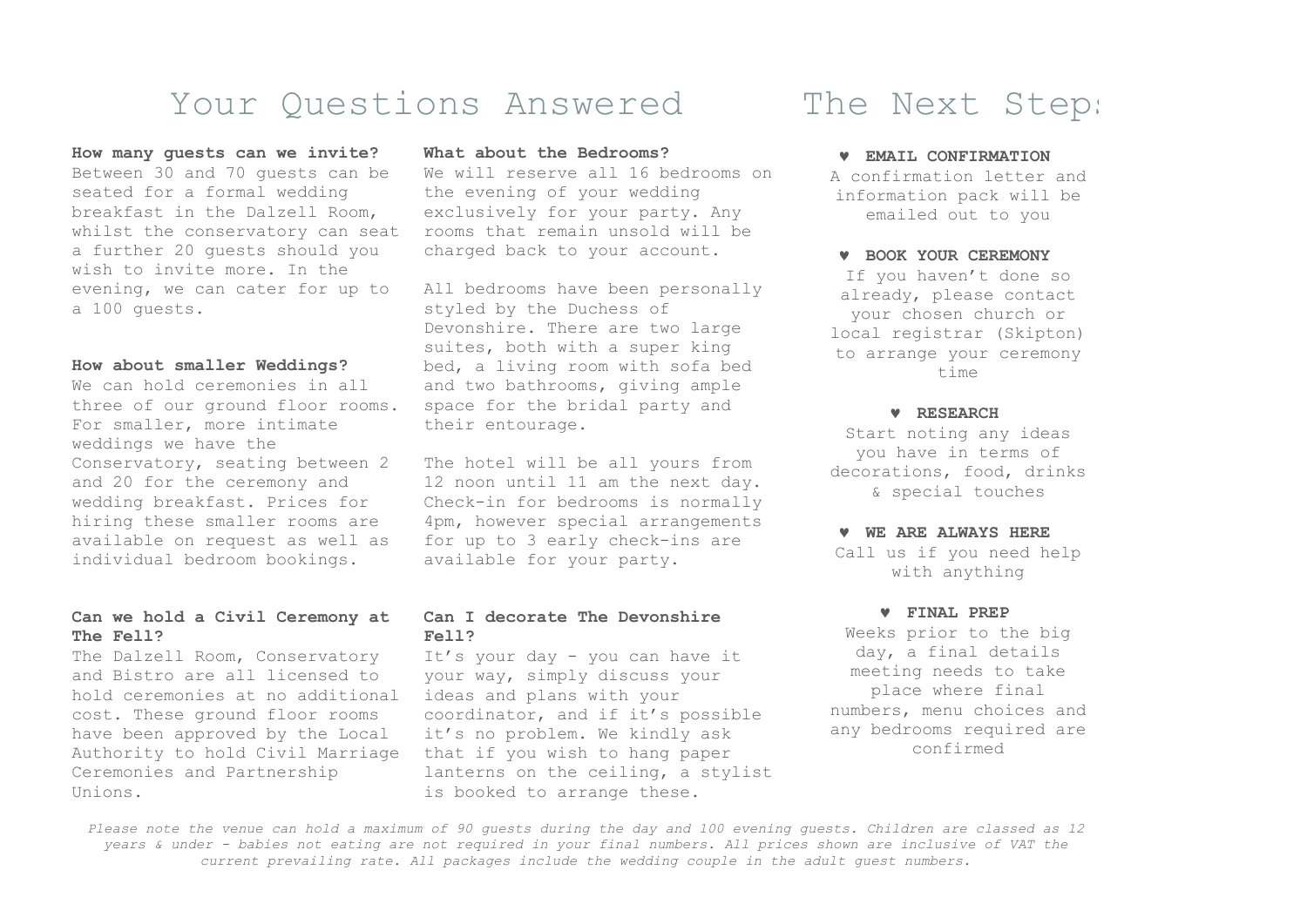## **The Devonshire Spa**

## Your Leisure Time Spa Treatments

Why not visit our Devonshire Spa which is housed in an ancient barn, adjacent our sister hotel, The Devonshire Arms. Enjoy your time…

> **Indoor swimming pool Jacuzzi Steam room Sauna Rasul temple Relaxation space & lounge**

You will find a separate gym next door with cardio, weights & resistance zones, so is ideal for body toning as well as pampering.

Simply staying within the tranquil, natural beauty of the Yorkshire Dales is therapy enough for some, yet we invite our guests to optimise their stay and spoil themselves with a spa experience too.

Highly recommended are the word-class, rejuvenating Temple Spa treatments, as well as our selection of holistic therapies to restore the mind, body and soul.

\*Complimentary use of towels, robes and flip flops

We have four tranquil spaces for you to enjoy your choice of globally renowned Temple Spa treatment experiences. Why not treat yourself to….

> **Devonshire Facials Mediterranean Massages Body Scrubs, Wraps & Infusions Mini Treatments Finishing Touches**

\*Spa treatment price list available on request.

Any access and treatments required at the Devonshire Spa must be pre-booked. Please contact the spa on 01756 718142 to book in as soon as possible.